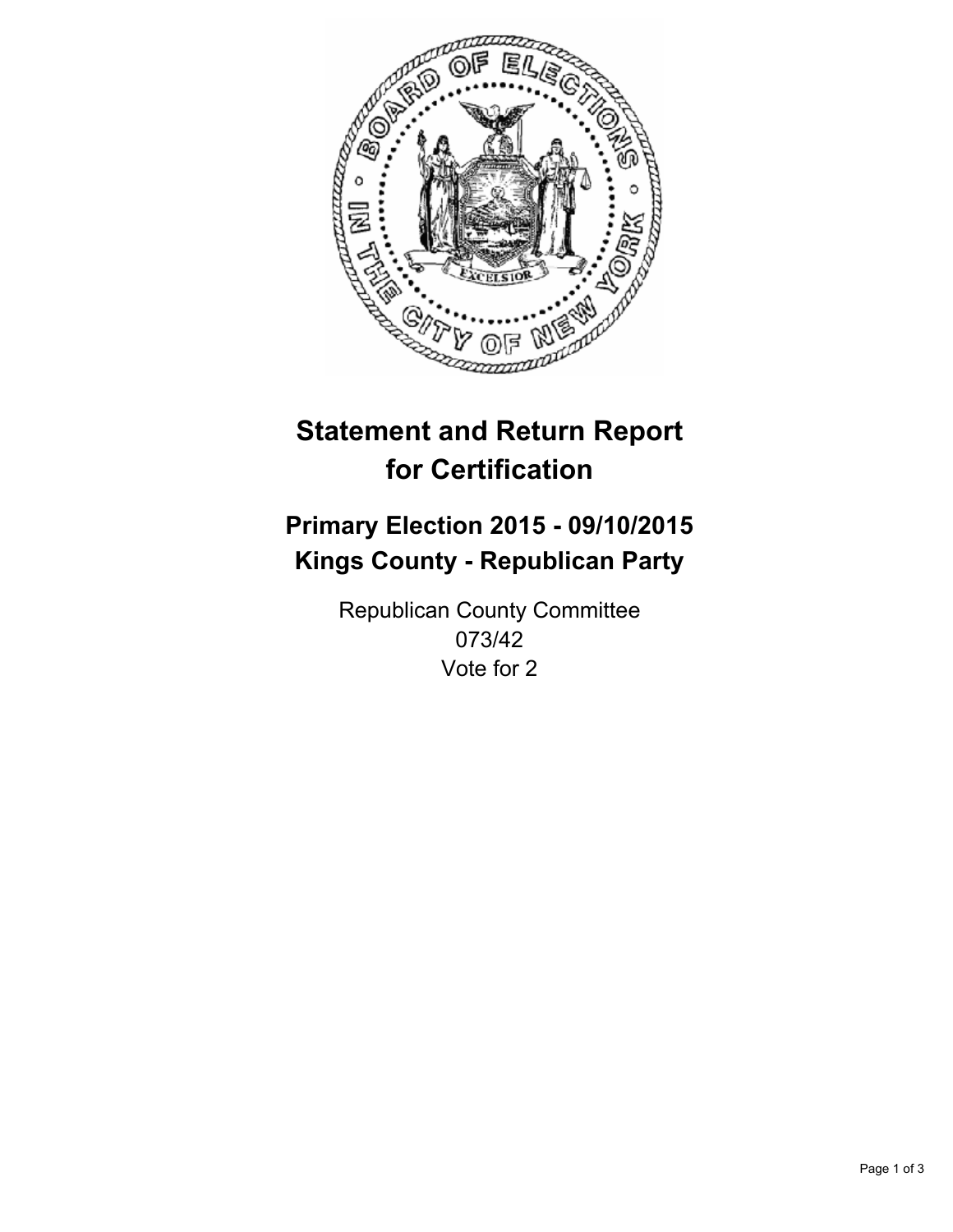

#### **Assembly District 42**

| PUBLIC COUNTER                                           | 0        |
|----------------------------------------------------------|----------|
| ABSENTEE/MILITARY                                        | 0        |
| AFFIDAVIT                                                | 0        |
| <b>Total Ballots</b>                                     | 0        |
| Less - Inapplicable Federal/Special Presidential Ballots | $\Omega$ |
| <b>Total Applicable Ballots</b>                          | 0        |
| <b>SYEDA FATIMA</b>                                      | $\Omega$ |
| <b>JENNIFER FIGUEROA</b>                                 | $\Omega$ |
| <b>GLADYS PIERRE</b>                                     | 0        |
| <b>VICTOR OLIVIER</b>                                    | $\Omega$ |
| <b>Total Votes</b>                                       | 0        |